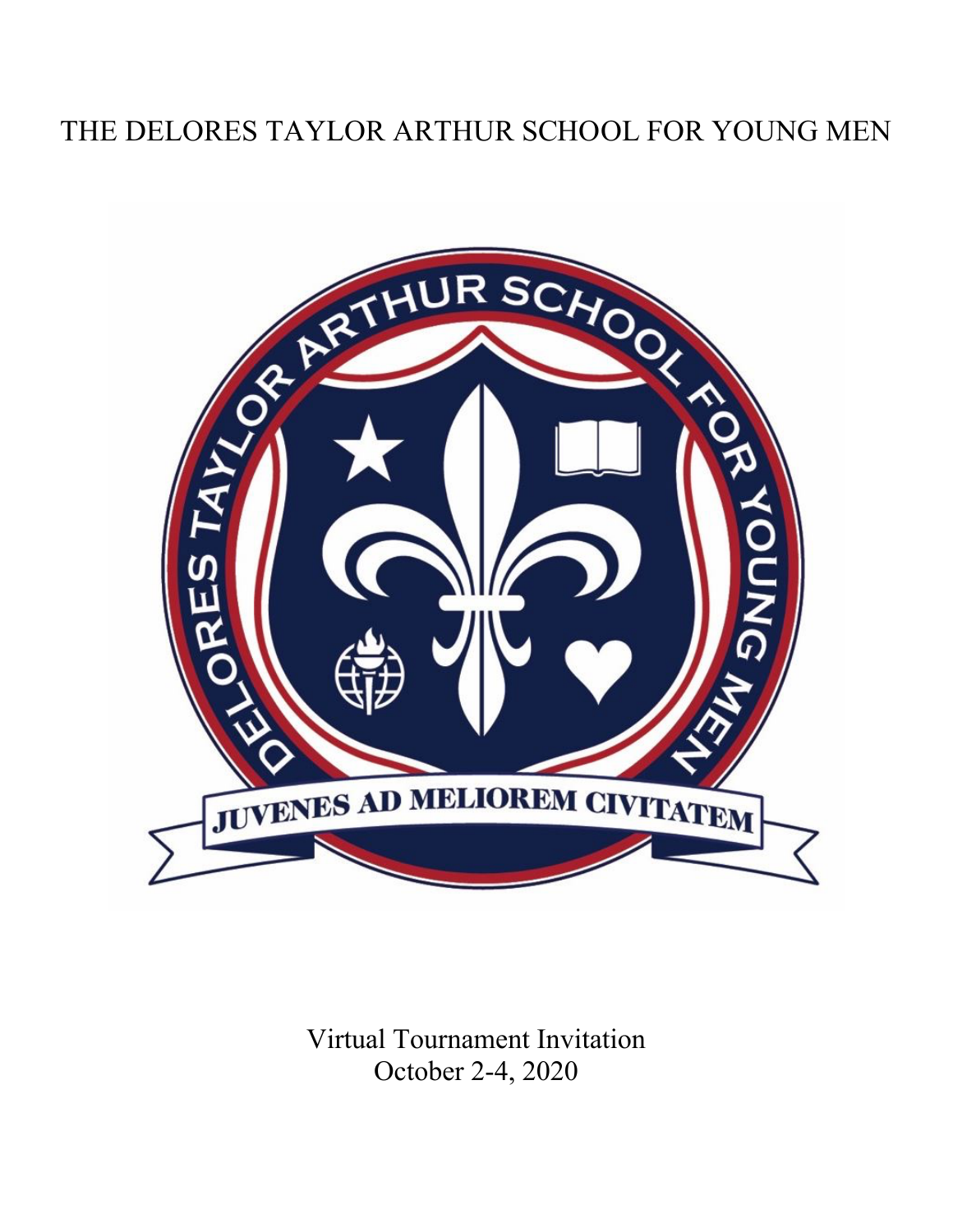### **WELCOME**

The Board of Trustees and Leadership of The Delores Taylor Arthur School for Young Men invite you to be part of its Virtual Tournament to be held October 2-4, 2020. We are eagerly anticipating the opportunity to host you in person in 2021 but given the many uncertainties surrounding school attendance and travel restrictions this Fall we wanted to make this decision early.

We are in the process of determining which virtual platform will be used. Once we know, that information will be uploaded to Tabroom.com with specific instruction on how to prepare and upload performances. In addition, we will update you as to which events are qualifiers for the National Individual Events Tournament of Champions and/or the Tournament of Champions at the University of Kentucky.

In the following pages, you will find much of the information that you will need to register and prepare for the tournament. Should you have any questions, please do not hesitate to reach out.

Sincerely,

Byron R. Arthur President/CEO barthur@thearthurschool.com (504)312-9835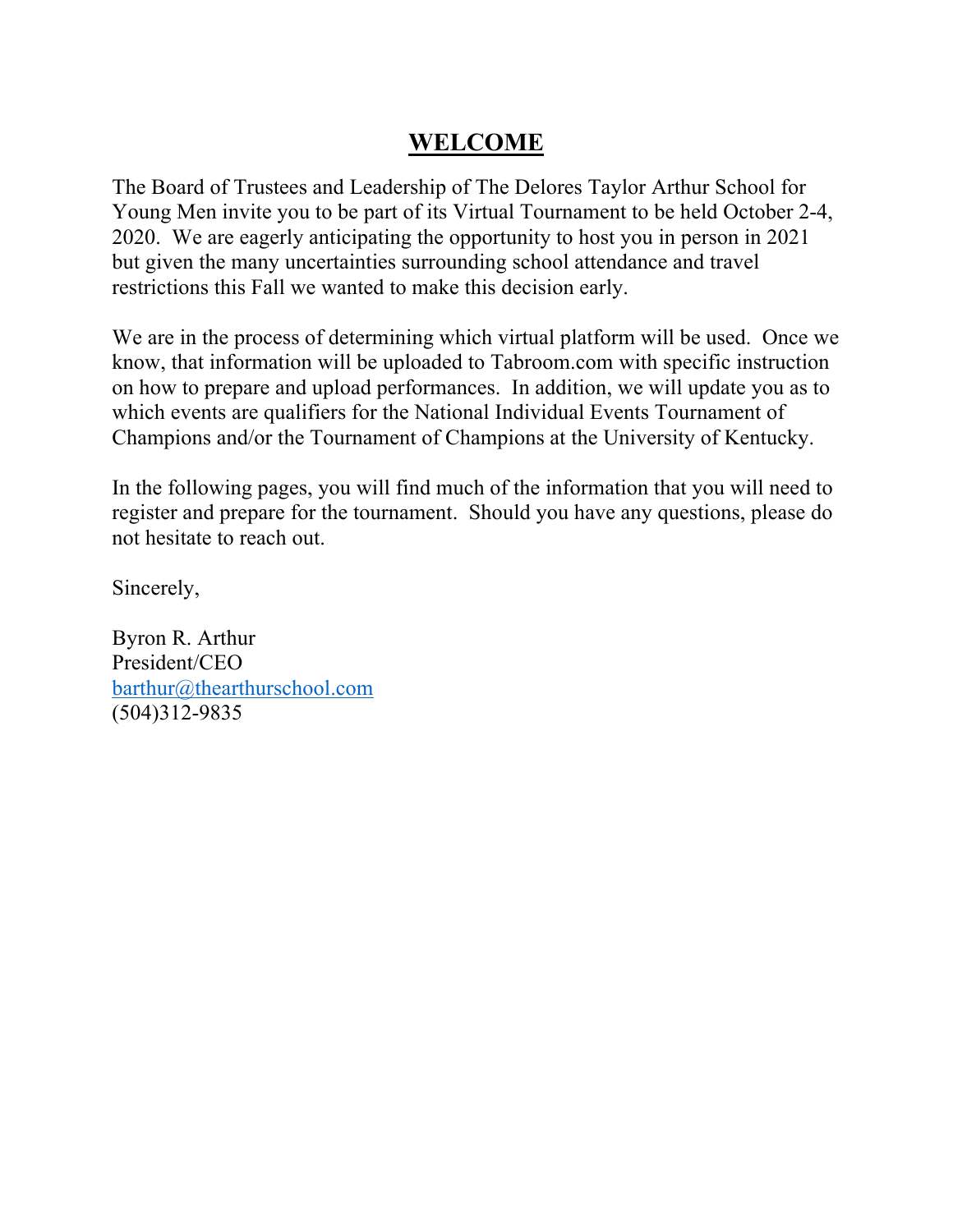### **Important Dates**

| May 18, 2020                      | Registration Opens on Tabroom.com |
|-----------------------------------|-----------------------------------|
| September 18, 2020                | New Entries Due                   |
| September 25, 2020                | Script Info and Uploads are Due   |
| September 25, 2020 (9:00 PM CST)  | Drops and Name Changes Due        |
| September 25, 2020 (5:00 PM CST)  | Judge Names Due                   |
| September 29, 2020 (5:00 PM CST)  | <b>Obligations Freeze</b>         |
| September 29, 2020 (after 5:00 PM | Nuisance Fees apply               |
| CST)                              |                                   |

## **Tabulation Team**

Though we are running our first tournament and doing so using a virtual platform, we have assembled a Tabulation Team of individuals from across the nation.

| Dr. Sandra Berkowitz   | The Blake School      | Minnesota      |
|------------------------|-----------------------|----------------|
| Lexy Green             | College Prep School   | California     |
| Ursula Gruber          | New Trier             | Illinois       |
| Dave Huston            | Colleyville Heritage  | Texas          |
| Crawford Leavoy        | Durham Academy        | North Carolina |
| <b>Greg Malis</b>      | Isidore Newman School | Louisiana      |
| Jay Rye                | The Montgomery        | Alabama        |
|                        | Academy               |                |
| <b>Jharick Shields</b> | Saint Andrew's        | Mississippi    |
|                        | Episcopal School      |                |
| Jacob Simon            | Comeaux High School   | Louisiana      |
| <b>Shane Stafford</b>  | The Blake School      | Minnesota      |
| Chris Vincent          | Isidore Newman School | Louisiana      |
| Ed Williams            | Pace Academy          | Georgia        |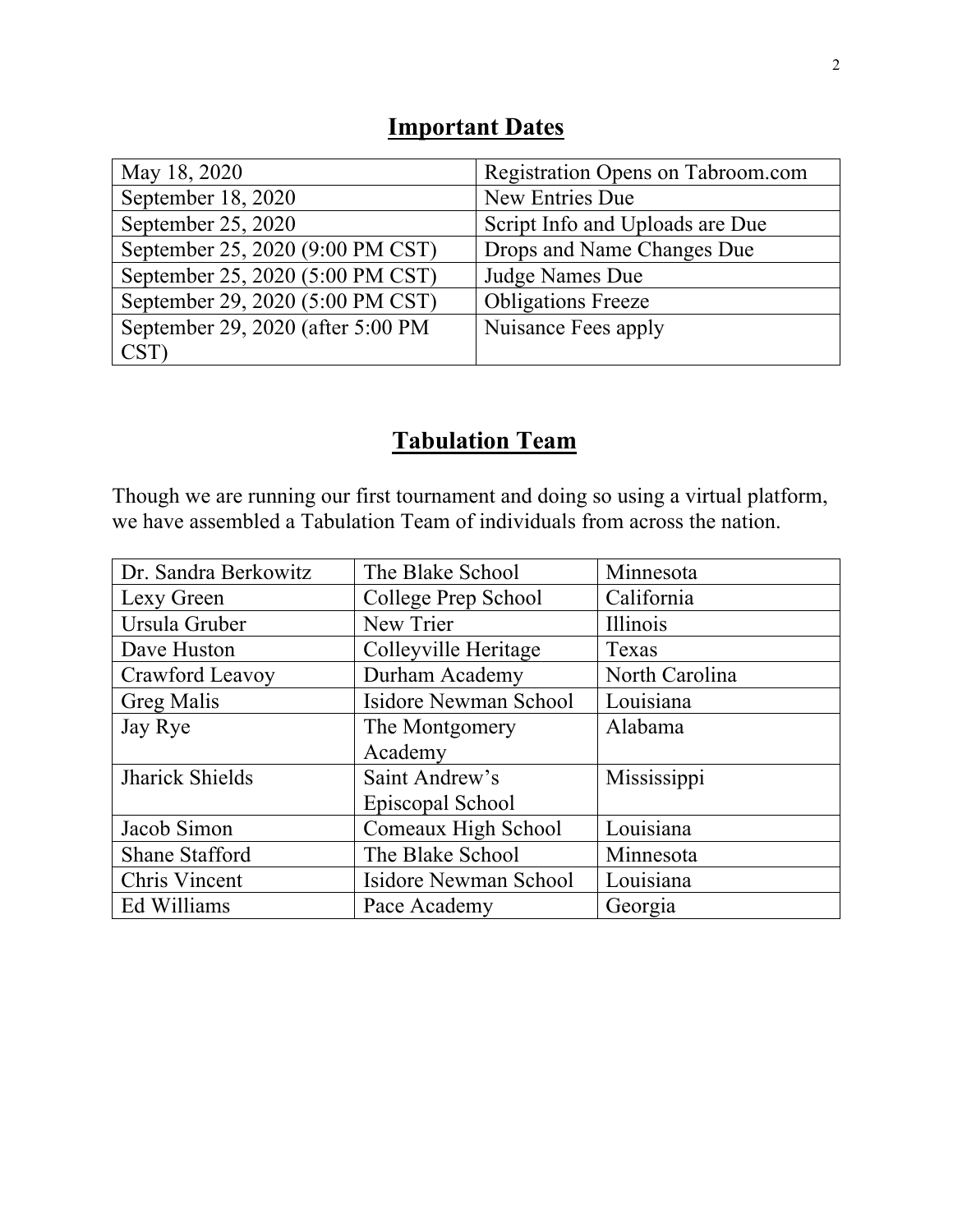### **Debate Events**

#### **High School**

#### **Policy Debate**

We will offer competition in both Varsity and Novice Divisions. Both divisions will debate the 2020-2021 national high school resolution **Resolved: The United States federal government should enact substantial criminal justice reform in the United States in one or more of the following: forensic science, policing, sentencing.** There will be at least five rounds of preliminary competition with each round utilizing 8-3-5 speech times and 10 minutes of preparation.

#### **Lincoln Douglas Debate**

There will be competition in both the Varsity and Novice Divisions. Both divisions will debate the September/October national topic. **We do not use the novice topic at this tournament.** There will be six preliminary rounds of debate in the 6-3-7-3- 4-6-3 format with five minutes of preparation.

#### **Public Forum Debate**

There will be one open division of Public Forum that will utilize the September/October national topic. The tournament will use the 2019 piloted rules that have recently been adopted by the NSDA Board of Directors.

#### **Legislative Debate**

Legislation will be released several weeks before the tournament and will be announced by Ms. Ursula Gruber, the director of Legislative Tab.

#### **World Schools**

Chief Adjudicator, Dr. Sandra Berkowitz will announce the prepared motions on or about September 1, 2020.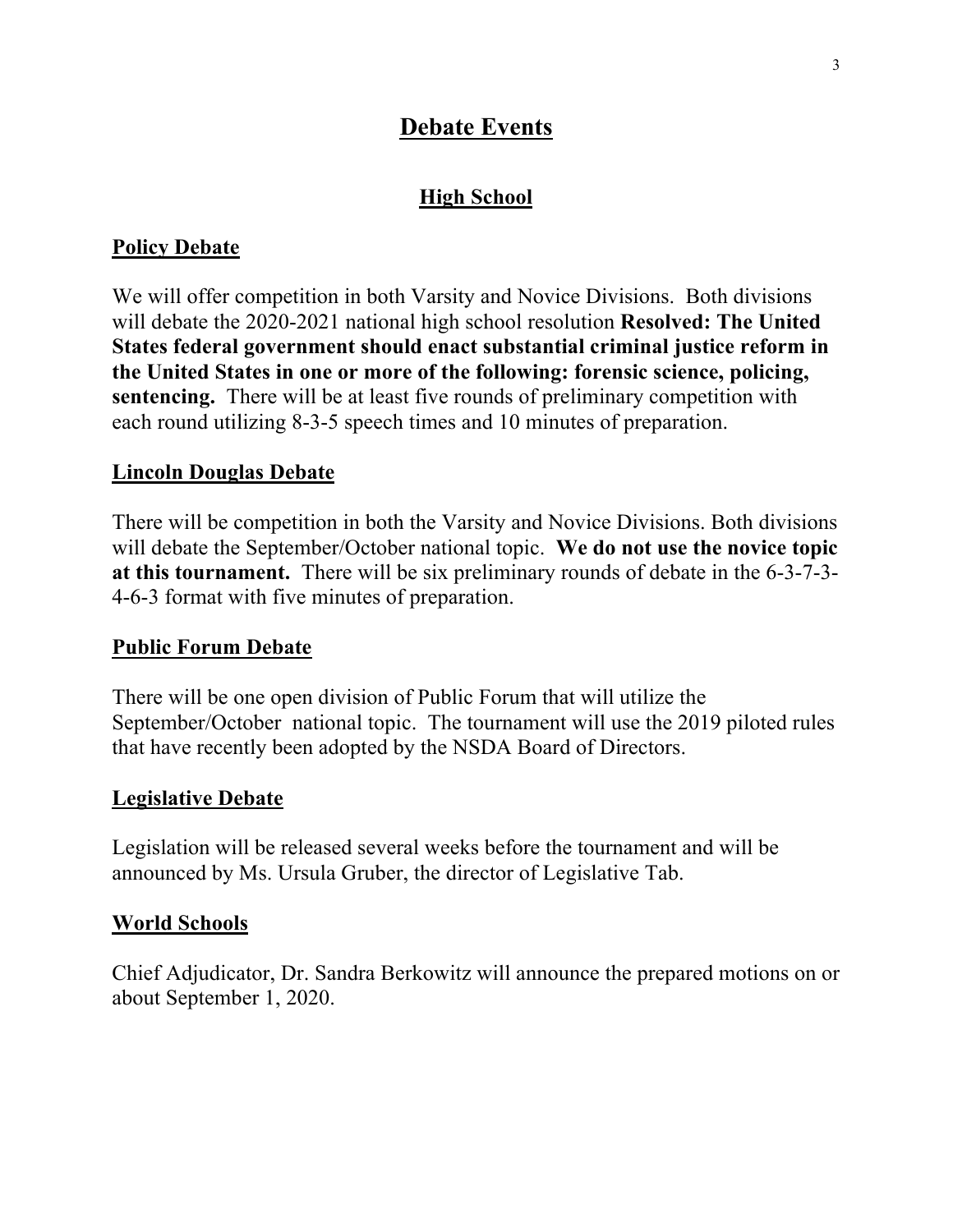#### **Speech Events**

Due to the online format we are allowing high school participants to **enter four events if they are in opposite flights with no more than two per flight.**

| Flight A                       | Flight B                  |
|--------------------------------|---------------------------|
| Declamation                    | Humorous Interpretation   |
| <b>Extemporaneous Speaking</b> | Original Oratory          |
| Dramatic Interpretation        | Oral Interpretation       |
| <b>Informative Speaking</b>    | <b>Impromptu Speaking</b> |
| Program Oral Interpretation    | Duo Interpretation        |

Specific instructions for recording and uploading performances will be available by August 1, 2010.

We will follow NSDA rules for all events with the exception of Declamation and Oral Interpretation both of which will be conducted in accordance with NCFL rules.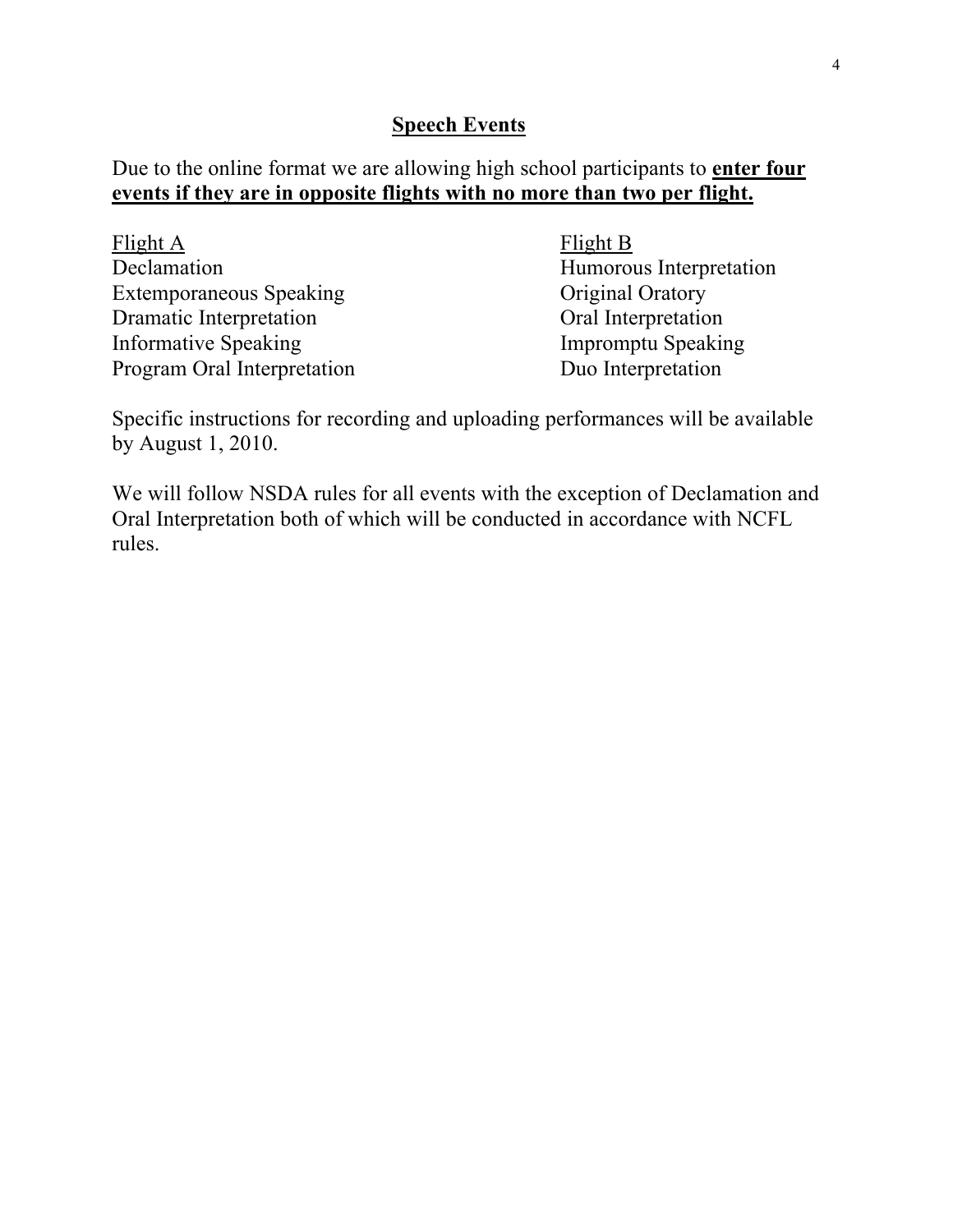#### **Middle School Events**

We are pleased to offer competition in the following Middle School events: .

Declamation Dramatic Interpretation Humorous Interpretation Poetry Prose Storytelling Policy Debate Public Forum Debate

Students are allowed to enter up to two speech events and one debate event.

All events will follow NSDA rules as articulated in the Middle School Manual.